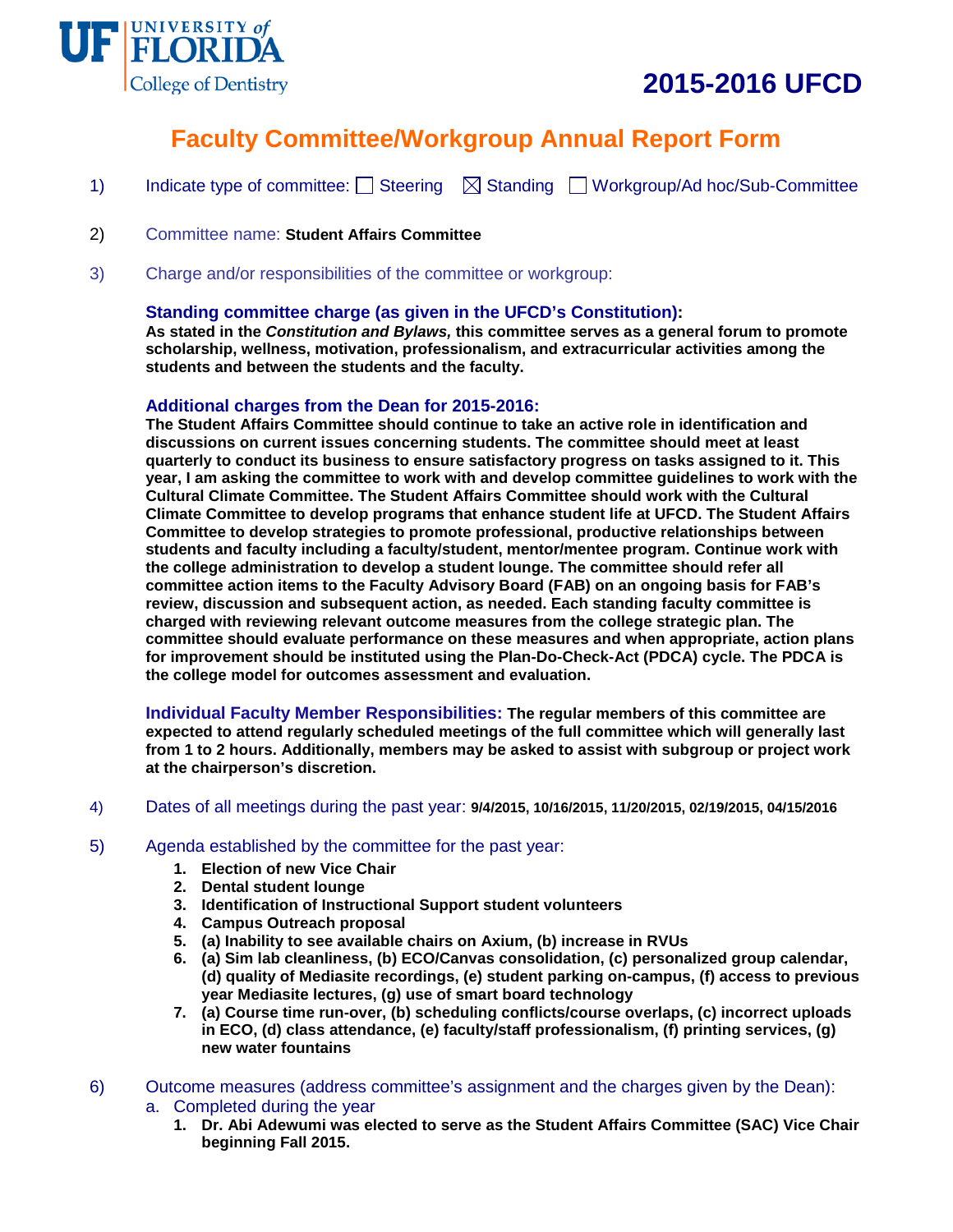- **2. The student members of the SAC were instructed to form a working group to create a proposal for repurposing MDL-3 into a dental student lounge. Andy Alvarez, SAC rep from the Class of 2018, gathered a proposal team of eight students from his class to begin working on the proposal. Andy and his team presented their initial proposal to the SAC on November 20, 2016. Drs. Dasilva, Adewumi, and Probert assisted the team in finalizing the proposal before presenting to Dean Garcia on March 7, 2016. Charles Lesch, Facilities Manager, also attended this meeting in support of the students' proposal of renovating MDL-3 into a dental student study space. As facilities manager, Charles verified the cost estimates and renovation possibilities. Dean Garcia was receptive of the proposal and stated that she would like to follow up with Charles to discuss further details of the project.**
- **3. The following students volunteered for Instructional Support assistance during lectures and were trained by Marc Turchin: Tai Chan (2016), Gio Aldama & Omar Alkorek (2017), Will Baldock & Brad Sleeth (2018), Bei Chen, Ramy Athanassios, & Mina Ghorbani (2019)**
- **4. A proposal was brought to the SAC by Dr. Shannon Wallet and Siri Seebunpang (2018) to increase the visibility of UFCD as a treatment center through on-campus outreach. Inserting dental health care booths into UF main campus activities and fairs could offer more patient experience to first and second year dental students. Outreach could also bring new patients to UFCD, making it beneficial to the College as a whole.**
- **5. Dr. Dasilva met with Cara Boring regarding verification (via Axium) of open chairs in other clinics. Once the Axium upgrades were complete, Dr. Dasilva sent step-by-step instructions to the SAC student representatives on how to verify open chairs in other clinics. The students were instructed to share this information with their respective classes.**
- **6. Dr. Dasilva met with the RDS department to discuss the rumored increase in RVUs. At this time, there will not be an increase in RVU requirement.**
- **7. Drs. Dasilva and Adewumi met with Dr. Carol Stewart and Richelle Janiec on October 21, 2015 to discuss sim lab and student clinic cleanliness concerns. Dr. Stewart and Richelle suggested the SAC student reps compile detailed lists of concerns and go on a tour with Richelle Janiec to go over specifics.**
- **8. Dr. Dasilva and Andy Alvarez met with Gail Childs to discuss the possibility of an ECO/Canvas integration. The student's reported that having important class information in both ECO and Canvas can be confusing, and that it would be helpful it everything was housed in one place. Gail shared with Dr. Dasilva and Andy that there are no current plans to integrate ECO and Canvas.**
- **9. ECO calendars containing student schedules are synced to their phones. The students reported confusion when many of the group activities do not pertain to them or they have to "hunt" for their group activities. A solution would be to have personalized group calendars. This information was passed along to Steve Kostewicz, Manager of Application Support and Development.**
- **10. Students reported worsening audio on Mediasite recordings. Marc Turchin reported audio quality is dependent on the room being used and offered his services whenever there are Mediasite issues. Students followed up with a request for access to all previous year recorded lectures. As of now, students must request access to view specific lectures as need.**
- **11. Students reported a lack of available parking on-campus. Dr. Dasilva met with UF Transportation and Parking Services and was told that UF has enough parking spaces to accommodate all students and staff, however, not all parking is close to the building of interest. Because this is an issue at the University level, the SAC felt not much could be done to alleviate the parking concern at this time. It was suggested to notify Dean Garcia of this issue, so that it might be included in the College's future expansion/renovation. A follow-up regarding scooter parking was brought to the SAC. A map identifying all available scooter parking was sent to the SAC students reps, who were instructed to share with their respective classes.**
- **12. Course time run-over, scheduling conflicts, ECO uploads, class attendance – SAC rep Sara Sardano (2019) met with Gail Childs to discuss these issues and received guidance on how to resolve these concerns.**

## b. Still pending

**1. Dental Student Study Space – A follow up with Dr. Garcia regarding the status of the proposed renovation of MDL-3 will be scheduled soon.**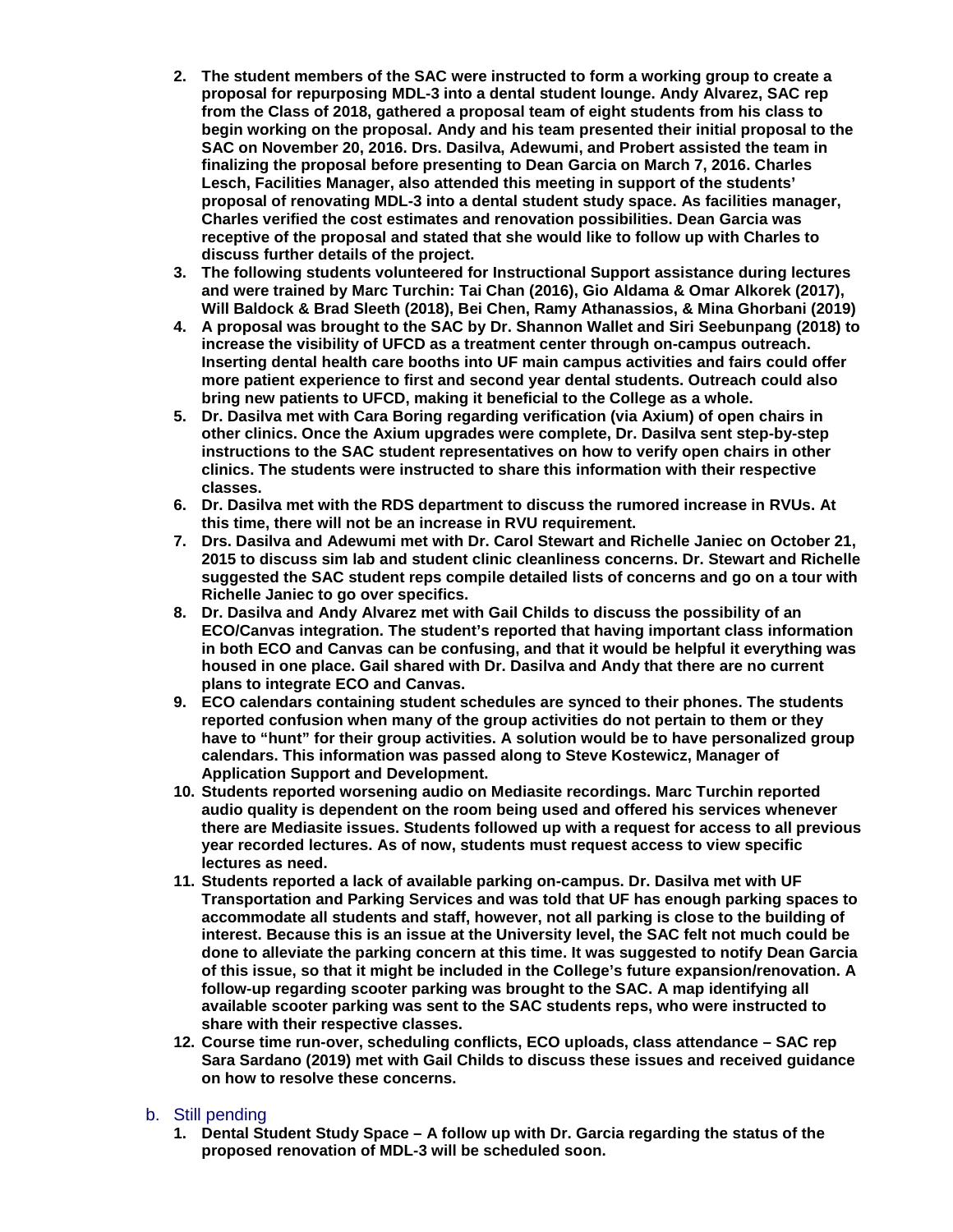- **2. Main Campus Outreach – SAC student reps will gather consensus from their respective classes on this proposal. Once student consensus has been determined, the next step would be for Dr. Wallet and Siri to present the proposal to the Clinical Affairs & Quality Assurance Committee. The SAC also discussed the need for faculty support in order for this project to be sustainable.**
- **3. Sim Lab & Clinic Cleanliness – SAC student reps were asked to compile detailed lists of their concerns and to schedule tours with Richelle Janiec. Sara Sardano & Andy Alvarez will cover sim lab while Alison Novakovic & Mahmoud Mona will cover student clinics.**
- **4. Access to Previous Lectures – Drs. Dasilva and Andy Alvarez are invited to meet with the Curriculum Committee on June 2, 2016 to further discuss this request.**
- **5. Faculty Use of Smart Board Technology – It was reported that some faculty still do not utilize the smart board technology while giving lectures. Dr. Dasilva will meet with Marc Turchin for an update on the smart board technology instructional video.**
- **6. Faculty/Staff Professionalism – It was suggested that Sara Sardano meet with Dr. Patty Probert to address these professionalism concerns. As of April 2016, Sara had not yet met with Dr. Probert, but told the committee she would be scheduling and appointment soon.**
- **7. Printing Services – Dental students currently lack convenient printing services. The free printing quota (300 pages) is provided by the University Student Government and is currently only available for use in the Reitz Union. The Committee suggested contacting Siri Seebunpang, our USG rep, about advocating for this service to be available in the Health Science Library.**
- **8. New Water Fountains – It was reported that the water fountains in the dental building are poorly functioning and outdated. A suggestion to replace these fountains with new water fountains/bottle filling stations would benefit the students, staff, faculty, and patients at UFCD. Dr. Dasilva contact Charles Lesch on April 19, 2016 regarding this suggestion. Charles reported that the Physical Plant Division maintains the water fountains, and that he would submit a request for replacement. If PPD is unable to replace them, the SAC will need to find an alternative funding source. There are other requirements that need to be considered, including ADA height requirements, meaning the cost could escalate quickly. Charles will update the SAC as information is received.**
- 7) Obstacles to following an agenda and/or completing the outcome measures:

**We noticed that many of the concerns reported by our student representatives were often better addressed by other departments/committees. The Student Affairs Committee is and will continue to be a safe place for students to voice their concerns and ideas, however, we are concerned that the student population may not be utilizing other committee representation effectively.**

8) Did this committee or workgroup submit any recommendations to the UFCD FAB during this year?  $\boxtimes$  No

 $\Box$  Yes (If yes, what was/were the issue(s) and was action taken?)

- 9) If 'yes' to #8, did the committee or workgroup receive timely feedback as to the disposition of the recommendations?
	- No (Please explain.)
	- Yes
- 10) Identify issues that the committee suggests be considered by this committee in the coming year: **The dental student study space has been a Student Affairs Committee agenda item for many years. The committee is pleased with the initial steps taken to push the project forward, however, there is still much to be done. The SAC will continue to strongly advocate for this project and will continue to monitor its progress moving forward.**
- 11) Any other comments you would like to share: **None**